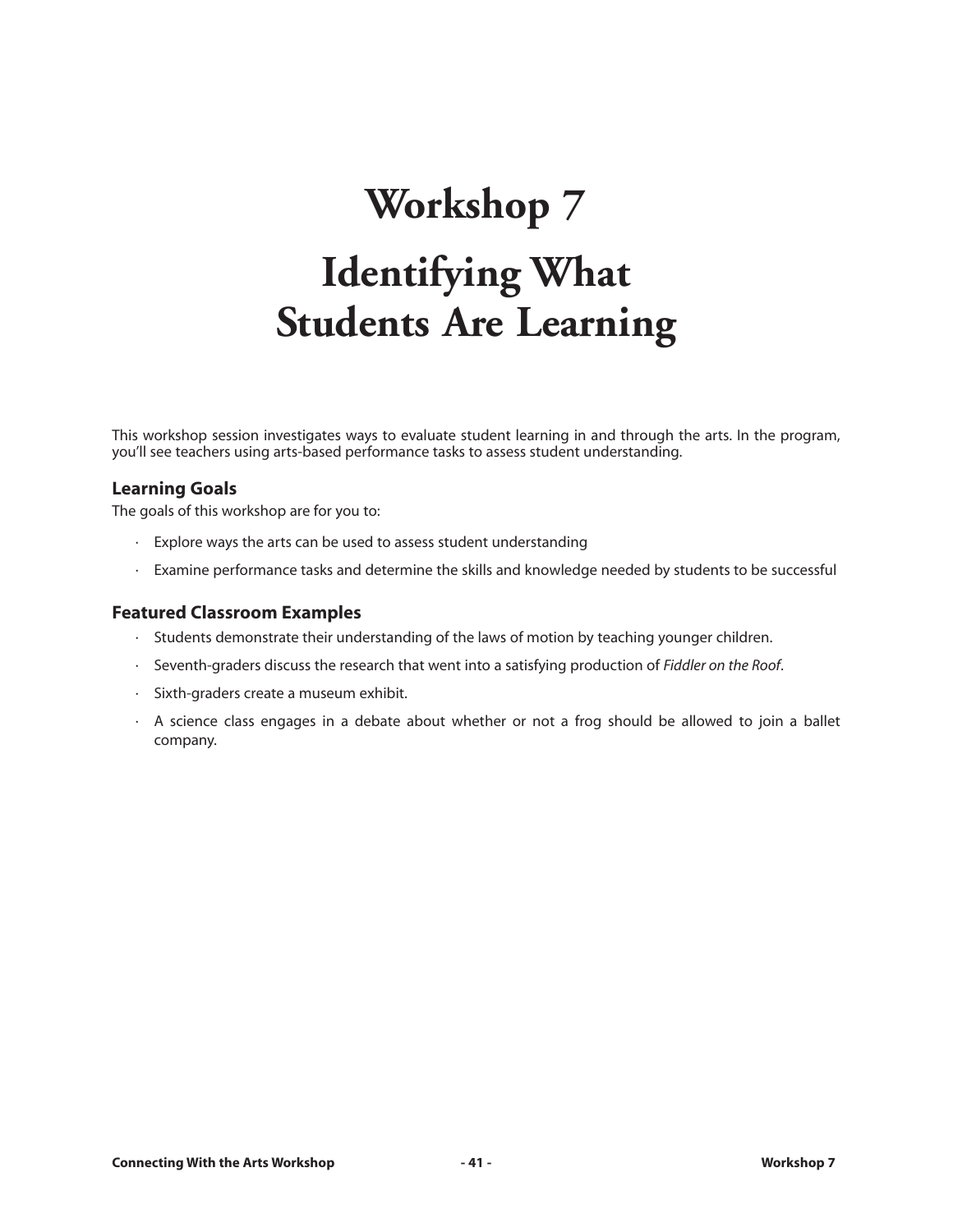## **Workshop Session (On-Site)**

## **Get Ready**

#### **Review your own assessment practices.** (10 minutes)

Choose an area in your curriculum to think about. Make a list of typical types of student assessment you perform.

#### **As a group, discuss:**

- $\cdot$  How do you typically gauge what it is that your students are learning?
- · How might using the arts as a form of assessment give new insight into student understanding and achievement?

## **Watch the Workshop Program (60 minutes)**

Consider the following questions as you watch the program—they will appear as discussion prompts on the screen. If you are part of a professional development group, consider stopping the video to discuss each question with your colleagues.

- · How can engagement in the arts provide effective opportunities for student assessment?
- · How can you assess student understanding in multiple content areas through an arts process?
- · How can an arts-based performance task effectively evaluate student understanding?
- · How can you use non-arts activities to assess learning in the arts?

### **Activities and Discussion**

#### **Activity: Identify what students are learning in different performance tasks.**

#### **Analyze performance tasks.** (20 minutes)

Student engagement in the arts most always culminates in a performance or exhibit. Such tasks provide evidence that students are able to use the knowledge and skills they have learned in context—while making art.

Print and distribute the four Sample Performance Tasks found at the end of this chapter. *Fold them so that participants cannot see the criteria on the lower half of the page.*Ask the participants not to look at the back of the folded page until instructed to do so. In pairs or small groups, examine the components of the performance task: goal, role, audience, situation, and product. Then discuss the following question:

· What skills and knowledge are needed by the students to successfully complete the performance task?

#### **Develop criteria for judging students' performance.** (30 minutes)

Then ask the pairs or small groups to develop three lists of criteria they think are appropriate for evaluating students' understanding and accomplishment. There should be criteria for the creating, performing, and responding stages of the performance task. After they are finished, they can turn the paper over and see the criteria identified by the teacher who developed the sample culminating assessment.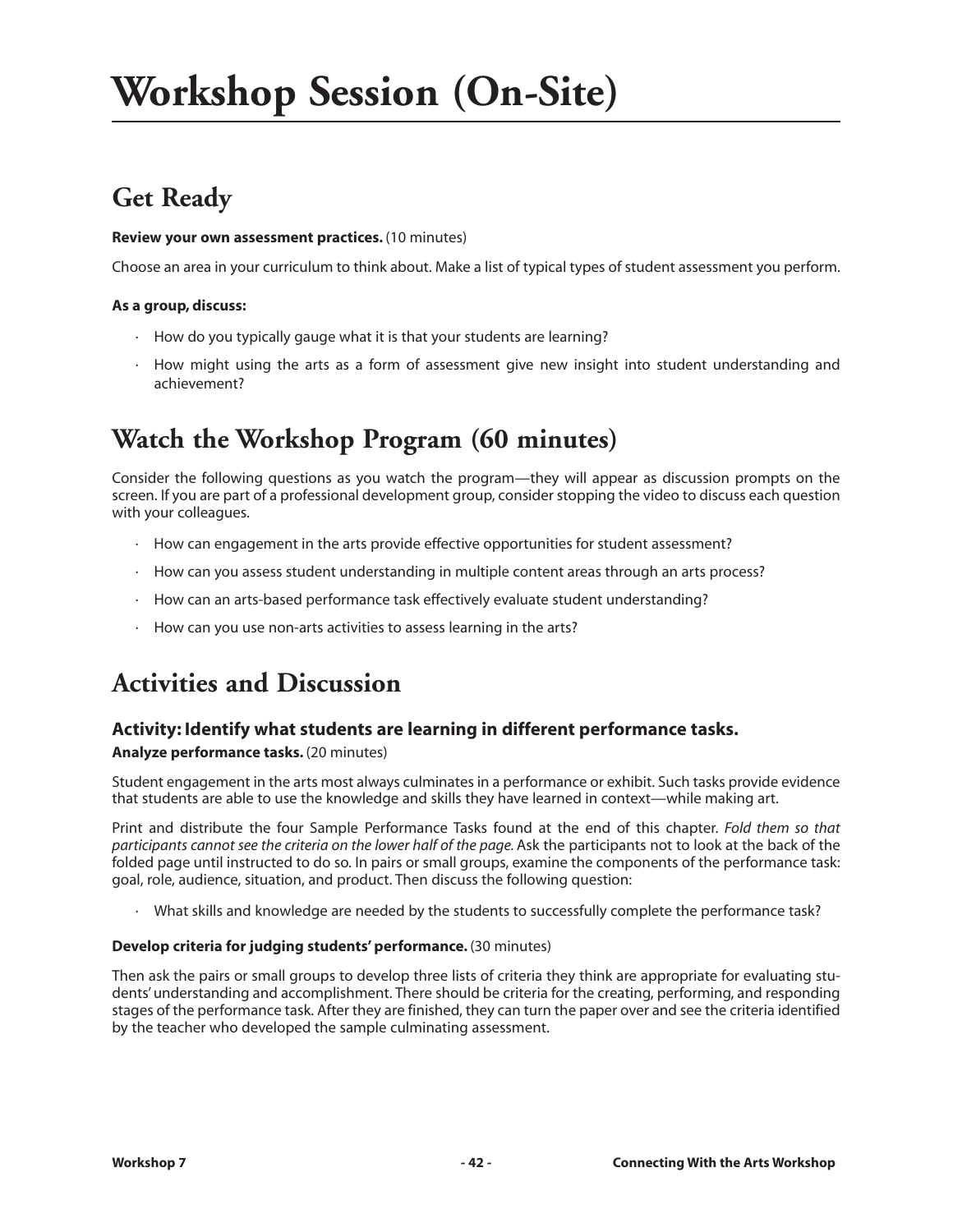### **Additional Resources**

#### **Web Resources**

Assessing Student Work With Project-Based Learning http://pblmm.k12.ca.us/PBLGuide/AssessPBL.html

A list of roles that assessment plays in the classroom and what makes assessment "authentic"

Principles of Good Practice for Assessing Student Learning http://www.aahe.org/assessment/principl.htm

Nine principles to guide the assessment of student learning

#### **Print Resources**

Arter, Judith A., & McTighe, Jay. *Scoring Rubrics in the Classroom: Using Performance Criteria for Assessing and Improving Student Performance.* Thousand Oaks, Calif.: Corwin Press, 2000. ISBN: 0-76197-575-6

This book offers a practical approach to assessing challenging but necessary performance tasks like creative writing, "real-world" research projects, and cooperative group activities.

Hayes Jacobs, Heidi. *Mapping the Big Picture: Integrating Curriculum and Assessment K-12*. Alexandria, Va.: Association for Supervision & Curriculum Development, 1997. ISBN: 0-87120-286-7

Heidi Hayes Jacobs discusses the importance of asking "essential questions"and of designing assessments that reflect what teachers know about the students in their care.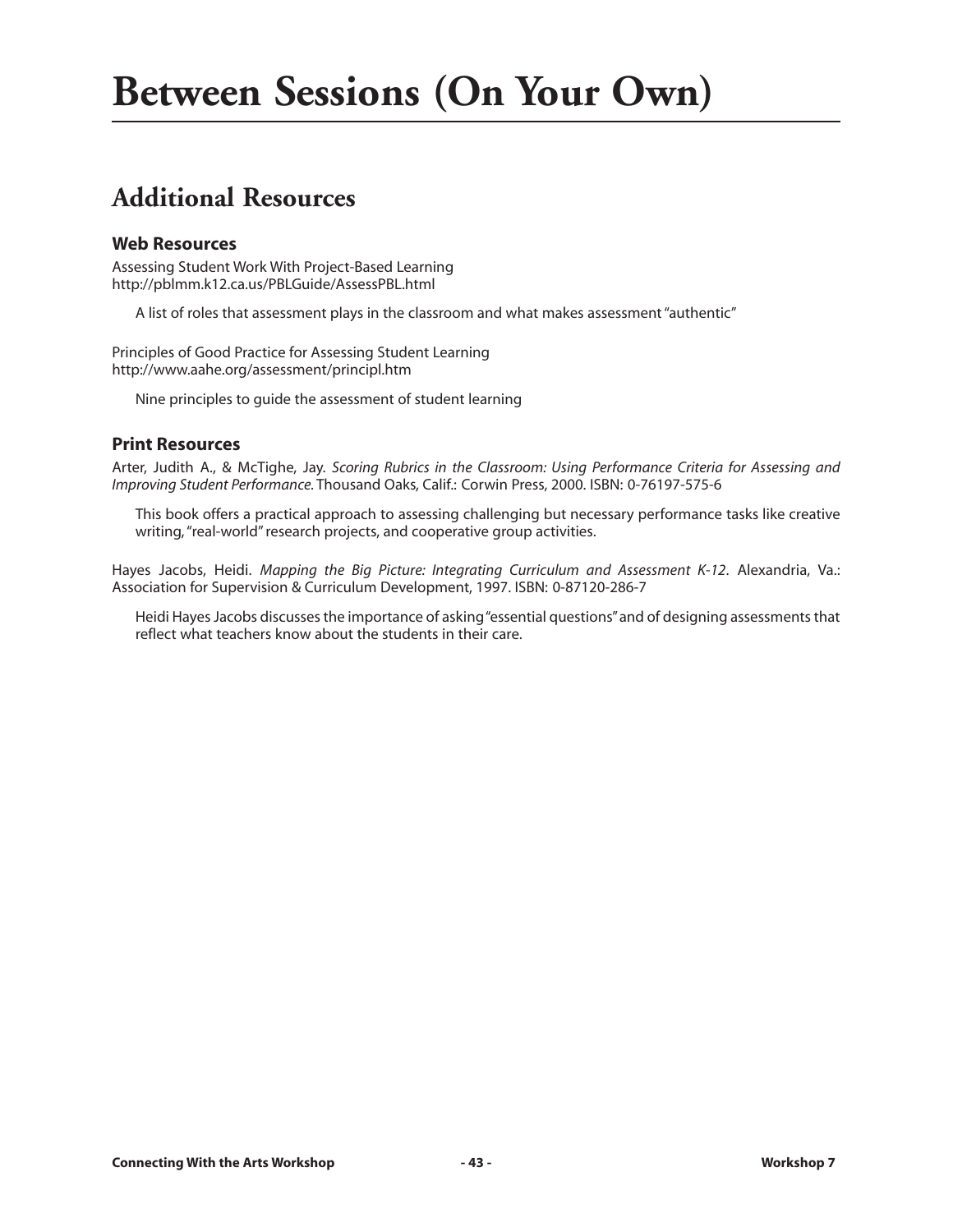#### **for an Integrated Dance & Language Arts Unit on MYTHOLOGY: DAEDALUS AND ICARUS**

#### *Goal:*

To understand the link between Greek folk dance and Greek mythology

#### *Student Roles:*

Dancers retelling the Daedalus and Icarus myth

#### *Audience:*

Peers

#### *Situation:*

Students dance the oldest Greek dance known, the Geranos, and then compare it to their participation in a current Pan-Hellenic dance of celebration, the Kalamatianos.

#### *Product:*

A folk dance directly inspired by the legend of Daedalus and Icarus

--------------[ fold here ]--------------

#### *Criteria for Assessment:*

*Creating* 

Elements of the dance illustrate aspects of the legend conveying how the emotion of fear is faced and overcome.

#### *Performing*

Individuals contribute fully and uniquely to the ensemble effort. The dances are performed correctly and in unison.

#### *Responding*

Appropriate vocabulary is used with understanding. Explanations of the deeper meanings of the myths can be identified (such as cause and effect, overcoming fear, pride).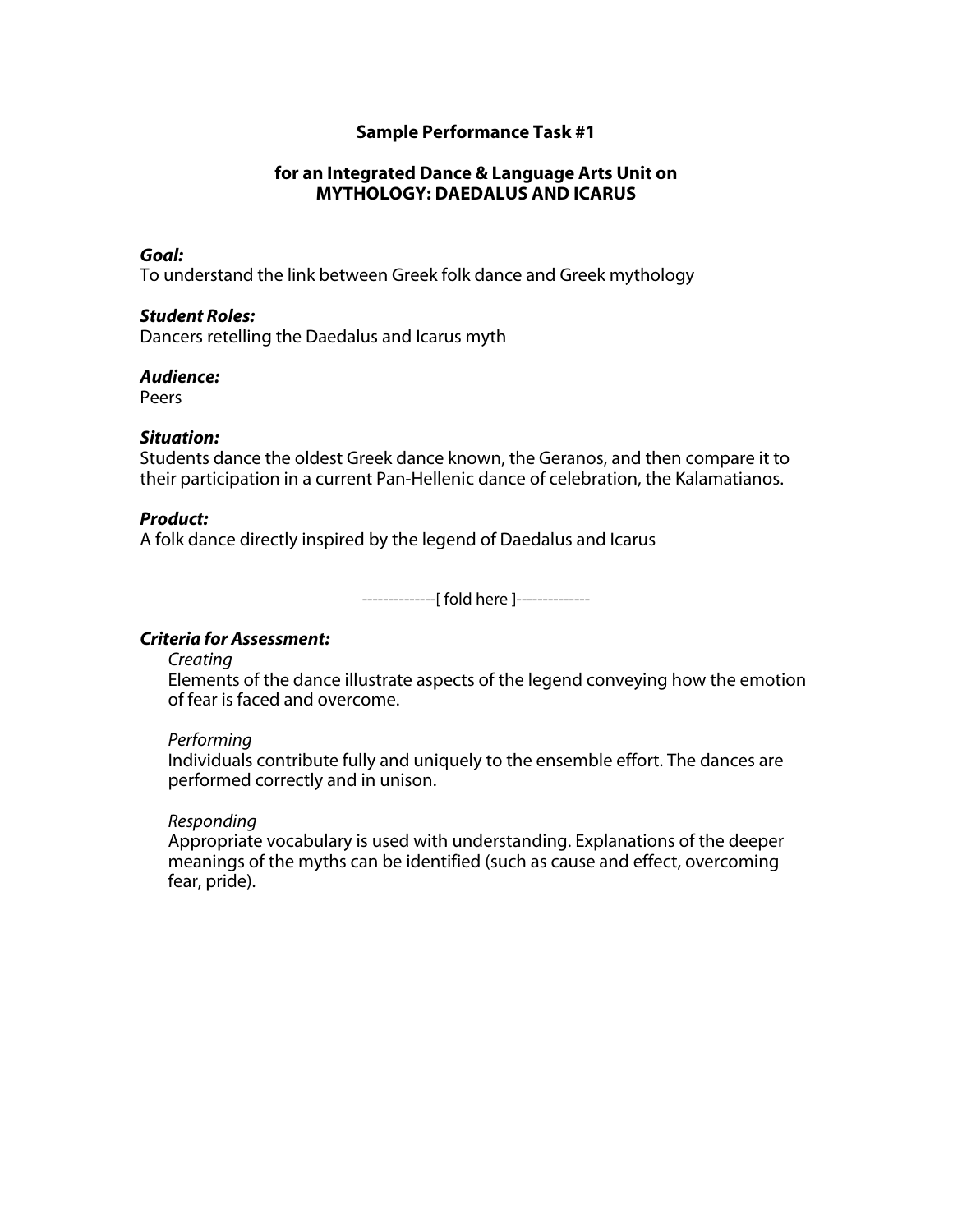#### **for an Integrated Music & Language Arts Unit on MYTHOLOGY: DAEDALUS AND ICARUS**

#### *Goal:*

To understand how cause and effect are represented in the legend of Daedalus and Icarus

#### *Student Roles:*

Composers creating programmatic music for the myth

#### *Audience:*

Peers

#### *Situation:*

Students create music to represent events, ideas, and relationships that define and support character traits, motivations, and actions.

#### *Product:*

A musical composition evoking causes and effects occurring in the myth

--------------[ fold here ]--------------

#### *Criteria for Assessment:*

#### *Creating*

The compositions exemplify supporting evidence for cause and effect relationships in the myth.

#### *Performing*

Individuals contribute fully and uniquely to the ensemble effort. Programmatic choices are thoughtfully motivated and supported.

#### *Responding*

Appropriate vocabulary is used with understanding. Explanations and examples of causes and effects present in the myth can be supported in discussion.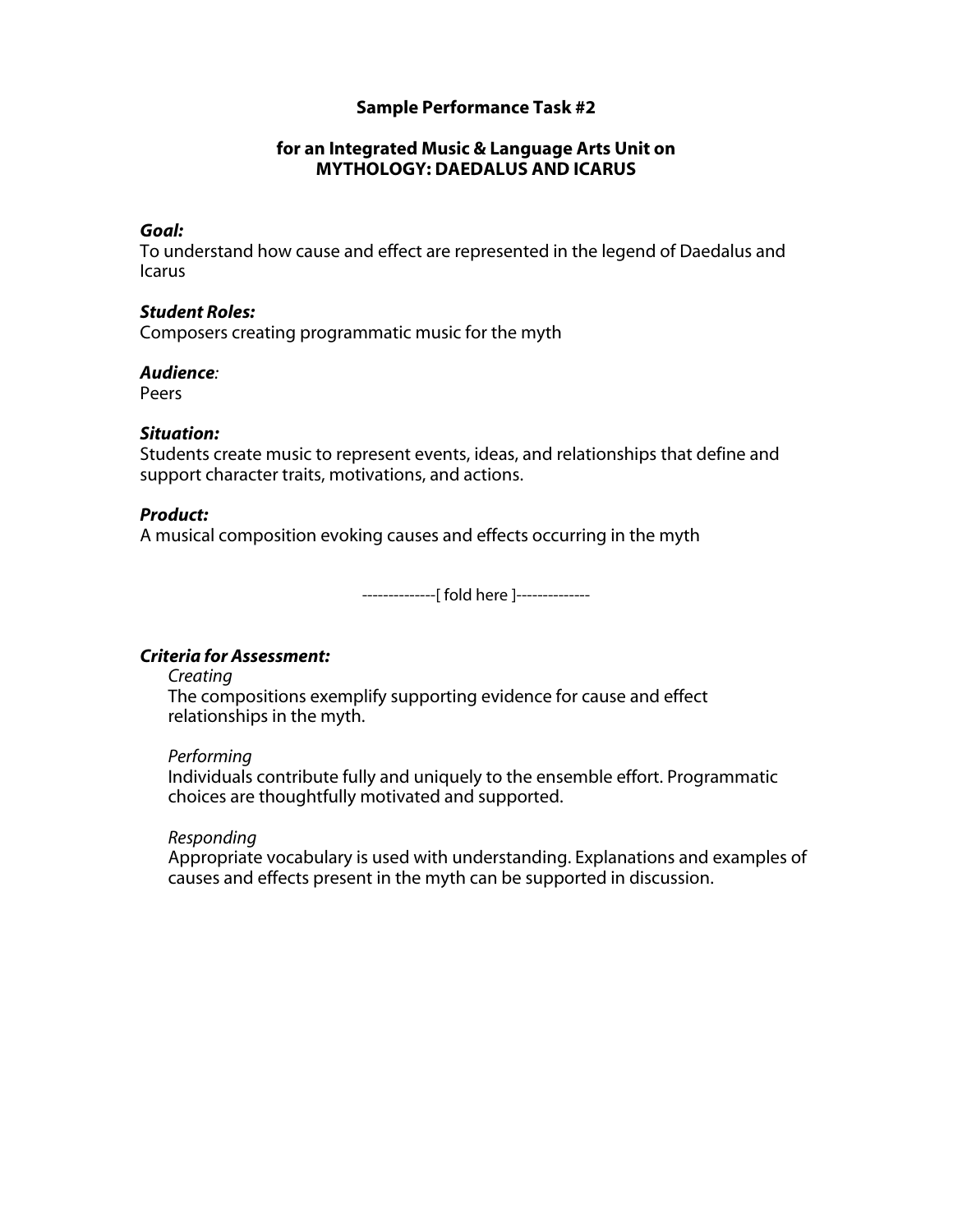#### **for an Integrated Theatre & Language Arts Unit on MYTHOLOGY: DAEDALUS AND ICARUS**

#### *Goal:*

To understand how cause and effect are represented in the "Daedalus and Icarus" myth

#### *Student Roles:*

Actors role-playing characters from the myth

#### *Audience:*

Peers

#### *Situation:*

Students create scenes to represent events, ideas, and relationships that define and support character traits, motivations, and actions.

#### *Product:*

Improvised scenes exploring causes and effects occurring in the myth

--------------[ fold here ]--------------

#### *Criteria for Assessment:*

#### *Creating*

The improvised scenes present the "voices" that influence the characters' decisionmaking process, illustrating the cause and effect relationships in the myth.

#### *Performing*

Individuals contribute fully and uniquely to the ensemble effort. Characterization is motivated and maintained.

#### *Responding*

Appropriate vocabulary is used with understanding. Explanations and examples of causes and effects present in the myth can be supported in discussion.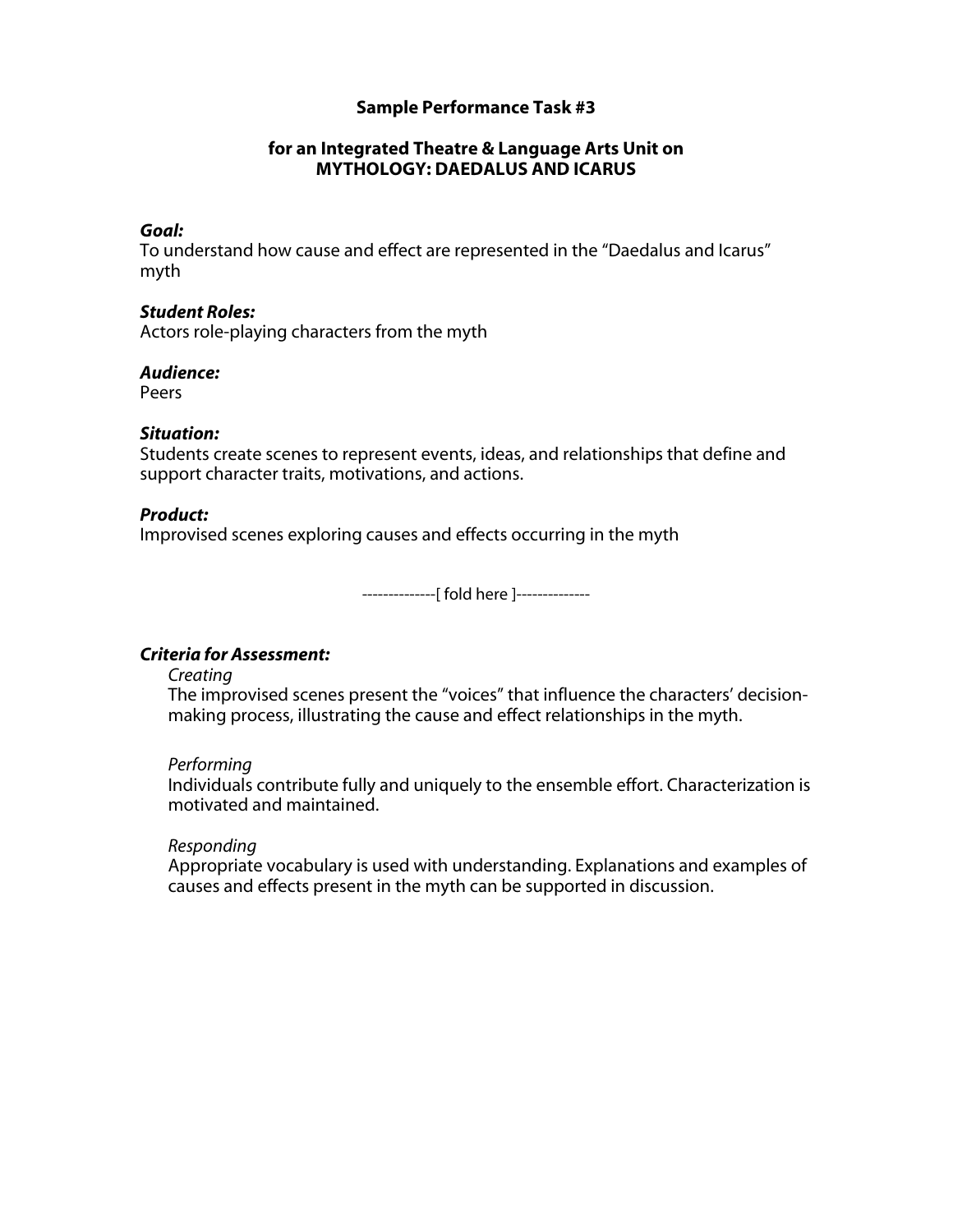#### **for an Integrated Visual Art & Language Arts Unit on MYTHOLOGY: DAEDALUS AND ICARUS**

#### *Goal:*

To engage in dialogue about one's own artwork compared to the work of others in relation to the Daedalus and Icarus legend

#### *Role:*

Curators of an exhibit

#### *Audience:*

Peers

#### *Situation:*

Students create masks to represent the characters in the Daedalus and Icarus myth, and then arrange and label an exhibition of their work.

#### *Product:*

An exhibit of masks

--------------[ fold here ]--------------

#### *Criteria for Assessment:*

*Creating* 

The work done on the mask is focused on a single trait drawn from a character in the myth. Materials and techniques are suited to the idea.

#### *Performing*

The exhibit of the masks is well crafted and arranged in a logical plan. Masks are hung securely and appropriate information cards are placed in such a way that each is visually connected to the mask it talks about.

#### *Responding*

Appropriate vocabulary is used with understanding when talking about the artwork and the exhibit. Labels provide some insight into the relationship between the mask and the myth.